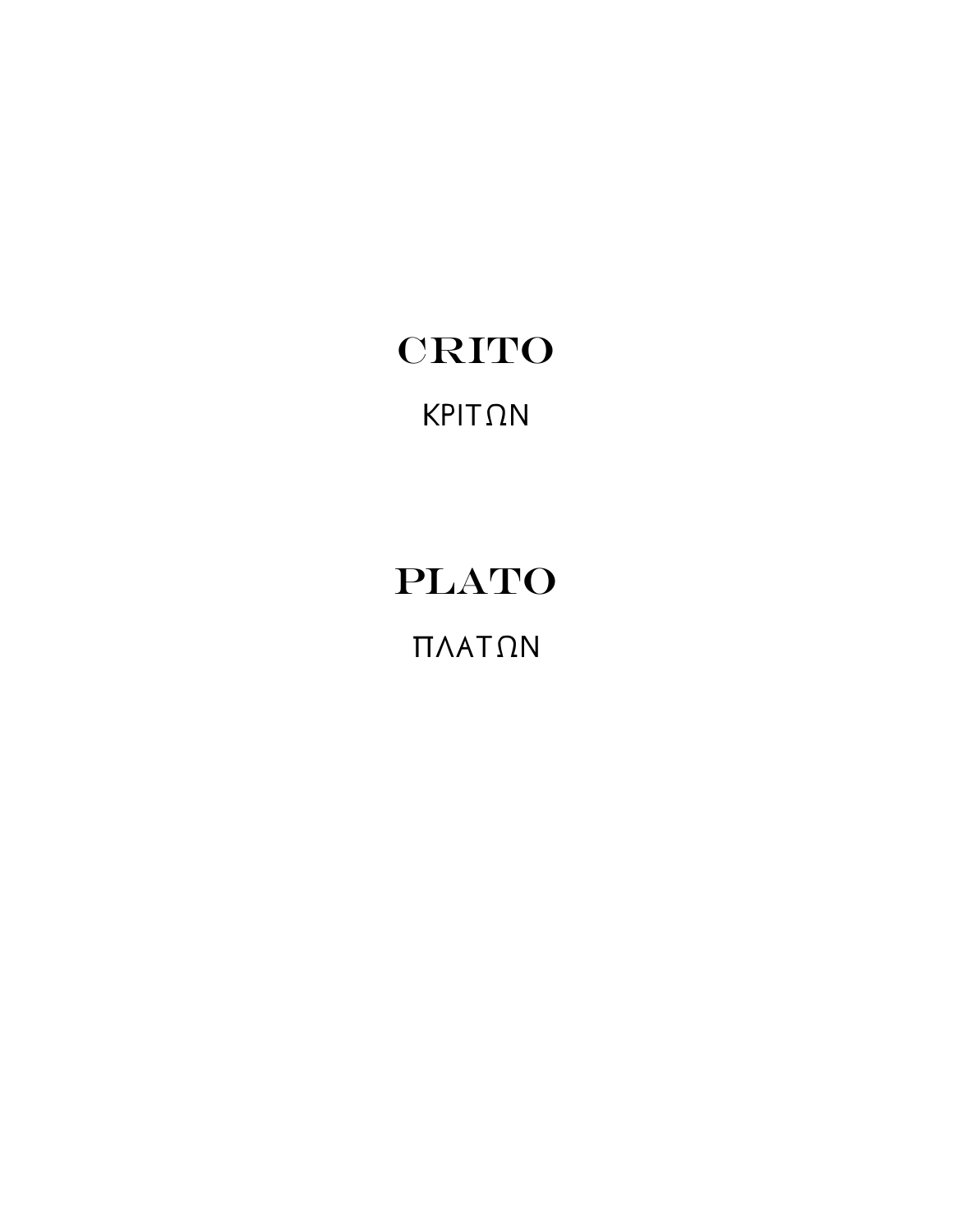### **CRITO**  $K$ PIT $\Omega$ N

# PLATO  $\Pi$ AAT $\Omega$ N

Translated by Cathal Woods and Ryan Pack



2007-2012

This work is licensed under the Creative Commons Attribution-Noncommercial-No Derivative Works 3.0 License. To view a copy of this license, visit http://creativecommons.org/licenses/by-nc-nd/3.0/ or send a letter to Creative Commons, 171 Second Street, Suite 300, San Francisco, California, 94105, USA.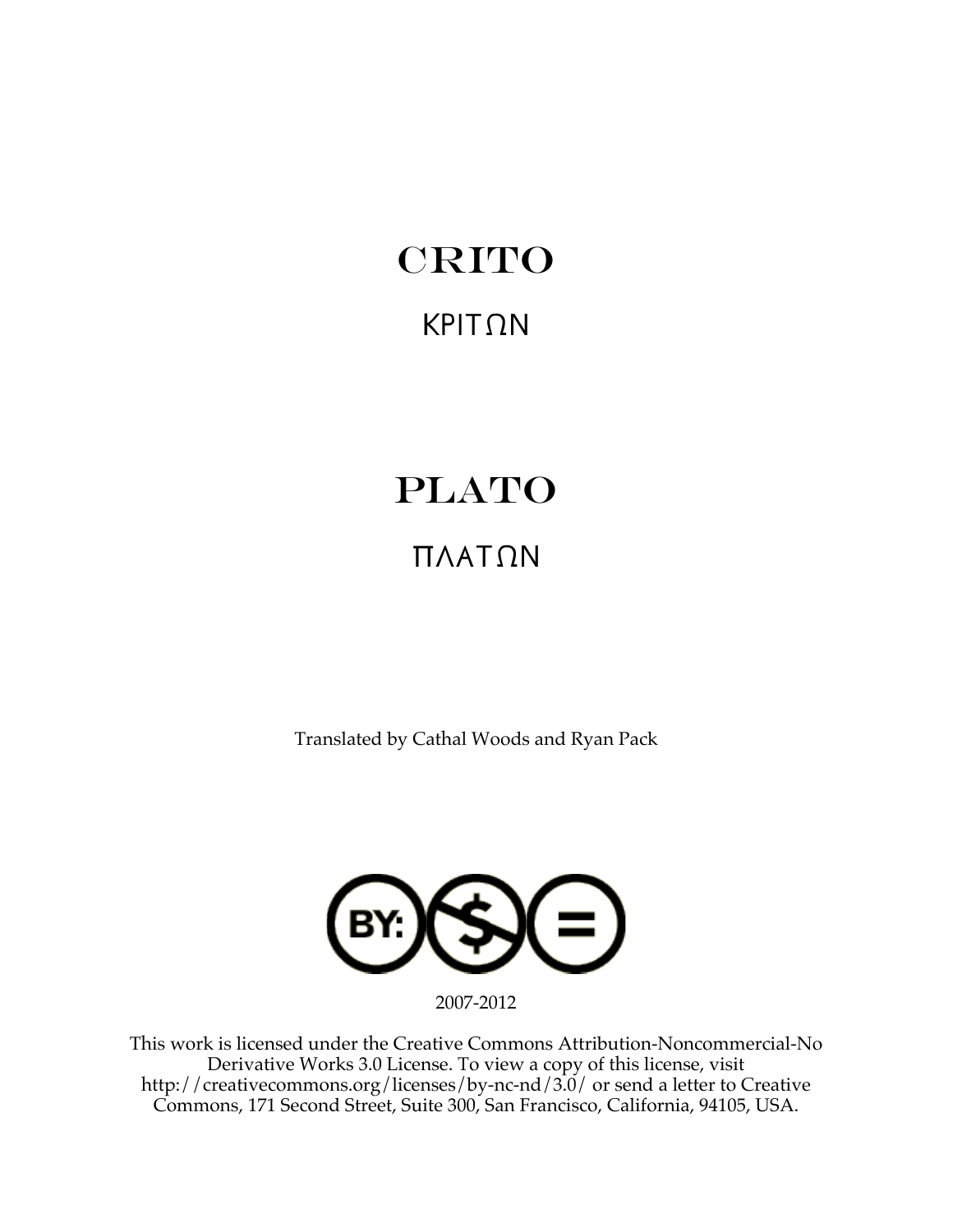Socrates (So): Why have you come at this hour, Crito? Or isn't it still early?

Crito (Cr): It certainly is.

So: About what time is it?

Cr: Just before dawn.

So: I'm surprised that the prison guard was willing to admit you.

Cr: He is used to me by now, Socrates, since I visit here so often. And besides, I have done him a good turn.

So: Did you get here just now or a while ago?

Cr: Quite a while ago.

So: So how come you didn't you wake me up immediately, but sat by in silence?

Cr: By Zeus, no, Socrates. I wish I myself were not so sleepless and sorrowful, and so I have been marveling at you, when I see how peacefully you've been sleeping. I deliberately didn't wake you so that you would pass the time as peacefully as possible. Even before now I have often thought you fortunate on account of your demeanor towards your entire life, and even more so in your present misfortune, how easily and calmly you bear it.

So: It's because it would be out of tune, Crito, to be angry at my age if I must finally die.

Cr: And yet others of your age, Socrates, have been caught up in such misfortunes, but their age does not prevent any of them from being angry at his fate.

So: That's true. But why did you come so early?

Cr: Carrying troubling news, Socrates, though not for you, as it appears, but deeply troubling for me and all of your friends, and I, it seems, am among the most heavily burdened.

So: What is it? Has the ship arrived from Delos,\* upon whose arrival I must die?

Cr: No, it hasn't arrived, but it looks like it will arrive today, based on what some people who have come from Sounion\* report, who left it there. It's clear from this that it will arrive today, and you will have to end your life tomorrow, Socrates.

So: May it be for the best, Crito. If this pleases the gods, so be it. However, I don't think it will come today.

Cr: Where do you get your evidence for this?

So: I will tell you. I must be put to death sometime the day after the ship arrives?

Cr: That's what the authorities in these matters say, at least.

So: In that case, I don't think it will arrive this coming day, but the next. My evidence is something I saw in a dream a little while ago during the night. It's likely that you chose a very good time not to wake me.

Cr: Well, what was the dream?

b So: A woman appeared, coming towards me, fine and goodlooking, wearing white clothing. She called to me and said, "Socrates, you shall arrive in fertile Phthia on the third day."\*

Cr: What a strange dream, Socrates.

So: But obvious, at least as it appears to me, Crito.

44a

b

c

d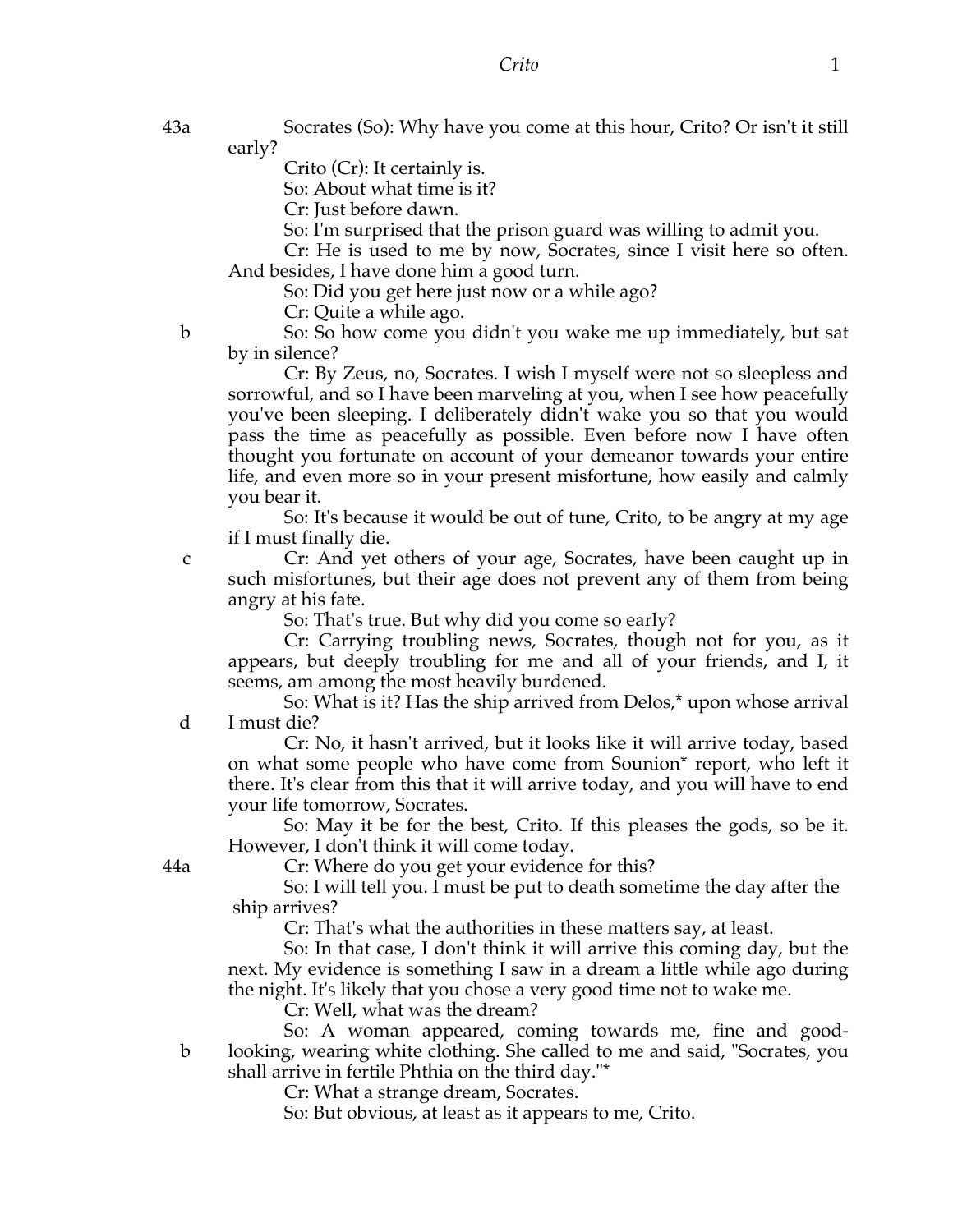*Crito* 2

Cr: Too obvious, perhaps. But, my supernatural Socrates, even now listen to me and be saved. I think that if you die it won't just be *one* misfortune. Apart from being separated from the kind of friend the like of which I will never find again, many people, moreover, who do not know me and you well will think that I could have saved you if I were willing to spend the money, but that I didn't care to. And wouldn't this indeed be the most shameful reputation, that I would seem to value money above friends? For the many will not believe that it was you yourself who refused to leave here, even though we were urging you to.

So: But why should we, blessed Crito, care so much about the opinion of the many? The best people, who are more deserving of our attention, will believe that the matter was handled in just the way it was.

Cr: But surely you see, Socrates, that we must pay attention to the opinion of the many, too. The present circumstances make it clear that the many can inflict not just the least of evils but practically the greatest, when one has been slandered amongst them.

So: If they were of any use, Crito, the many would be able to do the greatest evils, and so they would also be able to do the greatest goods, and that would be fine. But as it is they can do neither, since they cannot make a man either wise or foolish, but they do just whatever occurs to them.

Cr: Well, let's leave that there. But tell me this, Socrates. You're not worried, are you, about me and your other friends, how, if you were to leave here, the informers would make trouble for us, about how we stole you away from here, and we would be compelled either to give up all our property or a good deal of money, or suffer some other punishment at their hands? If you have any such fear, let it go, because it is our obligation to run this risk in saving you and even greater ones if necessary. So trust me and do not refuse.

So: I certainly am worried about these things, Crito, and lots of others too.

Cr: Well don't fear them. Indeed, some people only need to be given a little silver and they're willing to rescue you and get you out of here. And on top of that, don't you see how cheap those informers are and that we wouldn't need to spend a lot of money on them? My money is at your disposal, and is, I think, sufficient. Furthermore, even if, because of some concern for me, you think you shouldn't spend my money, there are these visitors here who are prepared to spend theirs. One of them has brought enough silver for this very purpose, Simmias of Thebes, and Kebes too is willing, and very many others. So, as I say, don't give up on saving yourself because you are uneasy about these things.

And don't let what you said in the court get to you, that you wouldn't know what to do with yourself as an exile. In many places, wherever you go, they would welcome you. And if you want to go to Thessaly, I have some friends there who will think highly of you and provide you with safety, so that no one in Thessaly will harass you.

What's more, Socrates, what you are doing doesn't seem right to me, giving yourself up when you could have been saved, ready to have happen to you what your enemies would urge—and did urge—in their wish to destroy you.

e

c

d

45a

b

c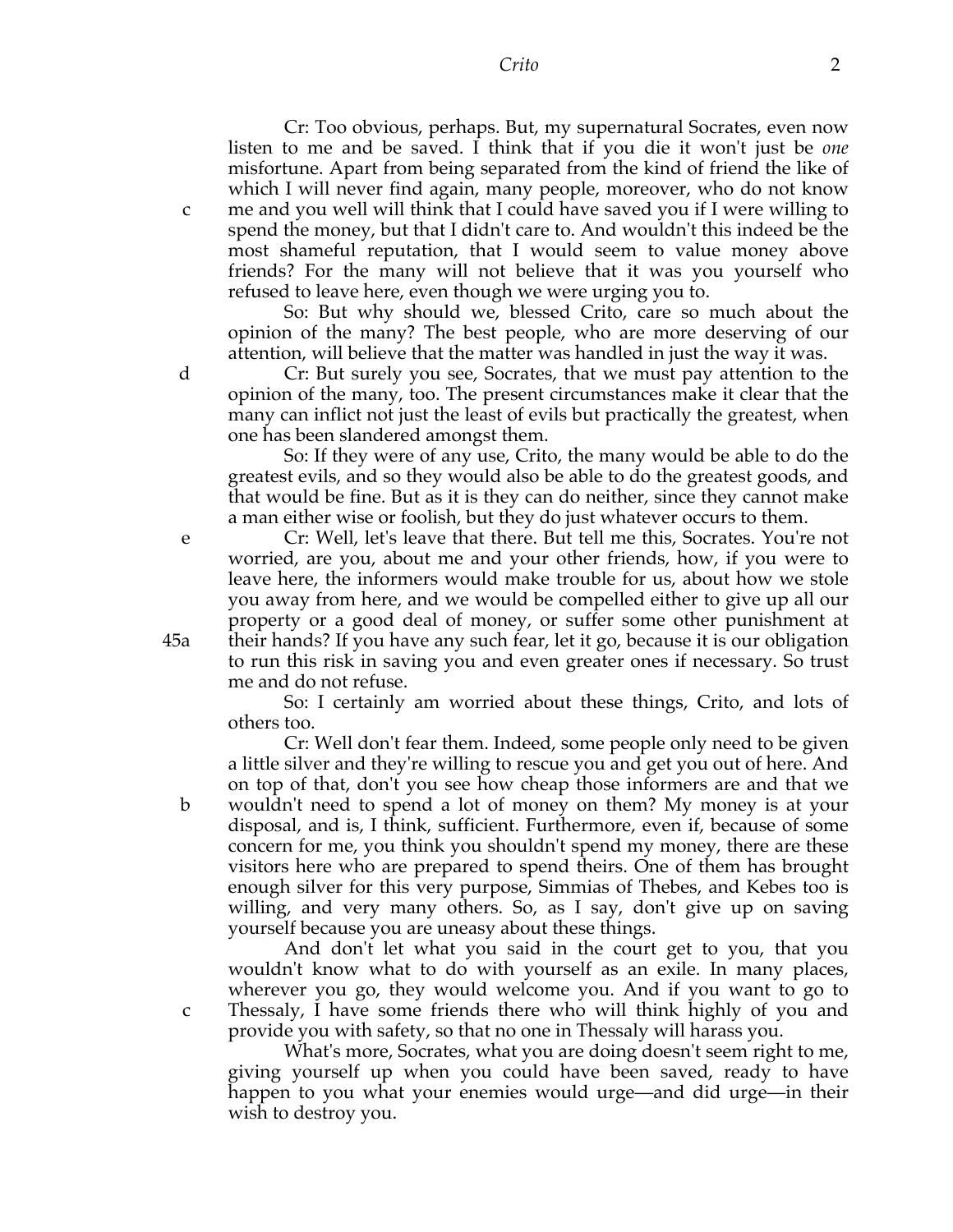*Crito* 3

In addition, I think you are betraying your sons, whom you could raise and educate, by going away and abandoning them, and, as far as you are concerned, they can experience whatever happens to come their way, when it's likely that as orphans they'll get the usual treatment of orphans. One should either not have children or endure the hardship of raising and educating them, but it looks to me as though you are taking the laziest path, whereas you must choose the path a good and brave man would choose, especially when you keep saying that you care about virtue your whole life long.

So I am ashamed both on your behalf and on behalf of us your friends, that this whole affair surrounding you will be thought to have happened due to some cowardice on our part: the hearing of the charge in court, that it came to trial when it need not have, and the legal contest itself, how it was carried on, and, as the absurd part of the affair, that by some badness and cowardice on our part we will be thought to have let this final act get away from us, we who did not save you, nor you save yourself, when it was possible and we could have done so if we were of the slightest use. So see, Socrates, whether this is both evil and shameful, for you and for us as well. Think over—or rather, there's no longer time for thinking but only for deciding—this one consideration, because everything must be done this coming night; if we hang around any longer it will be impossible and we'll no longer be able to. So in every way, Socrates, believe me and do not refuse.

So: My dear Crito, your eagerness would be worth a lot if it were in pursuit of something righteous, but the more it is not, the more difficult it is to deal with. We must therefore examine whether we should do this or not, because as always, and not just now for the first time, I am the sort of person who is persuaded in my soul by nothing other than the argument which seems best to me upon reflection. At present I am not able to abandon the arguments I previously made, now that this misfortune has befallen me, but they appear about the same to me, and I defer to and honor the ones I did previously. If we have nothing better than them to offer under the present circumstances, rest assured that I will not agree with you, not if, even more so than at present, the power of the multitude were to spook us as though we were children, imposing chains and deaths and monetary fines upon us.

What's the most reasonable way we can examine this matter? If we first resume this argument that you give about reputations, whether it was correct on each occasion when we said that one must pay attention to the opinions of some people and not to others'? Was this the correct thing to say before I had to die, whereas now it has become obvious that it was mentioned instead for the sake of argument and was actually just playing around and hot air?

I am determined to examine this together with you, Crito, whether it appears different when I consider it in this condition, or the same, and whether we should ignore it or be persuaded by it. It is always put like this, I think, by people who think there is something in it, like I put it just now: that it is necessary to pay serious attention to some of the opinions that men hold and not to others. By the gods, Crito, doesn't this seem

e

d

46a

b

c

d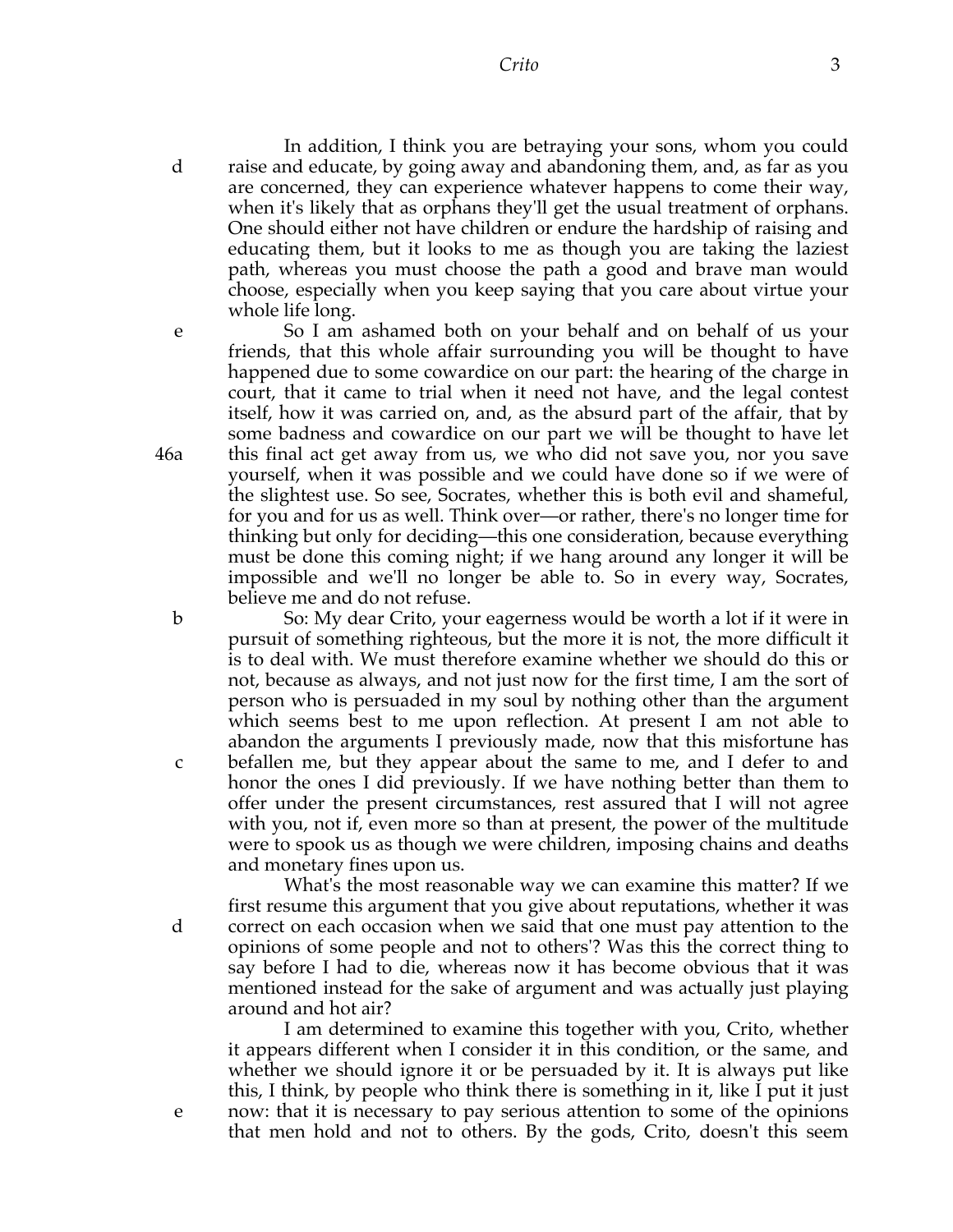correct to you? Because you, as far as any human can tell, are in no danger of being executed tomorrow and the present misfortune should not lead you astray. Have a look, then. Is it fair enough to say that one should not value every human opinion but only some and not others? And not the opinions of everyone but of some and not others? What do you say? Isn't this right?

Cr: Yes, that's right.

So: Shouldn't we value the good opinions, and not the worthless ones?

Cr: Yes.

So: Aren't the good ones the opinions of the wise, while the worthless ones come from the ignorant?

Cr: Of course.

So: So then, what did we say, again, about cases such as this: should a man in training, who takes it seriously, pay any heed to the praise and blame and opinion of everyone, or only to one person, the one who is a doctor or a trainer?

Cr: Only to the one.

So: So he should fear the criticisms and welcome the praises of that one person, and not those of the many?

Cr: Clearly.

So: He must practice and exercise, and eat and drink, in the way that seems best to that one person, the trainer and expert, more than to all the others together.

Cr: That's right.

So: Well then. If he disobeys this one man and dishonors his opinion and his praises and instead honors those of the many who know nothing about it, won't he suffer some harm?

Cr: How could he not?

So: What is this harm, and what does it tend to do, and in what part of the disobedient person?

Cr: It's clear that it's in the body, since this is what it destroys.

So: Well said. Isn't it the same with the others, not go to over them all but in particular justice and injustice and shameful and fine things and good and bad, which is what our current discussion is about, whether we must follow the opinion of the many and fear it or instead the opinion of the one person, if there is someone who has knowledge, whom we must defer to and fear more than all the others together? If we do not heed his opinion we will corrupt and harm that part of us which becomes better with justice and is destroyed by injustice. Or don't you think so?

Cr: I do indeed, Socrates.

So: Tell me, if we destroy that part of us which is improved by what is wholesome and corrupted by what is sickening because we do not obey the opinion of the person who knows, is life worth living when that part is ruined? This is the body, I suppose. Or not?

Cr: Yes.

So: Then is life worth living with a wretched and corrupt body?

Cr: Not at all.

So: And is life worth living after the part of us which injustice

47a

c

b

d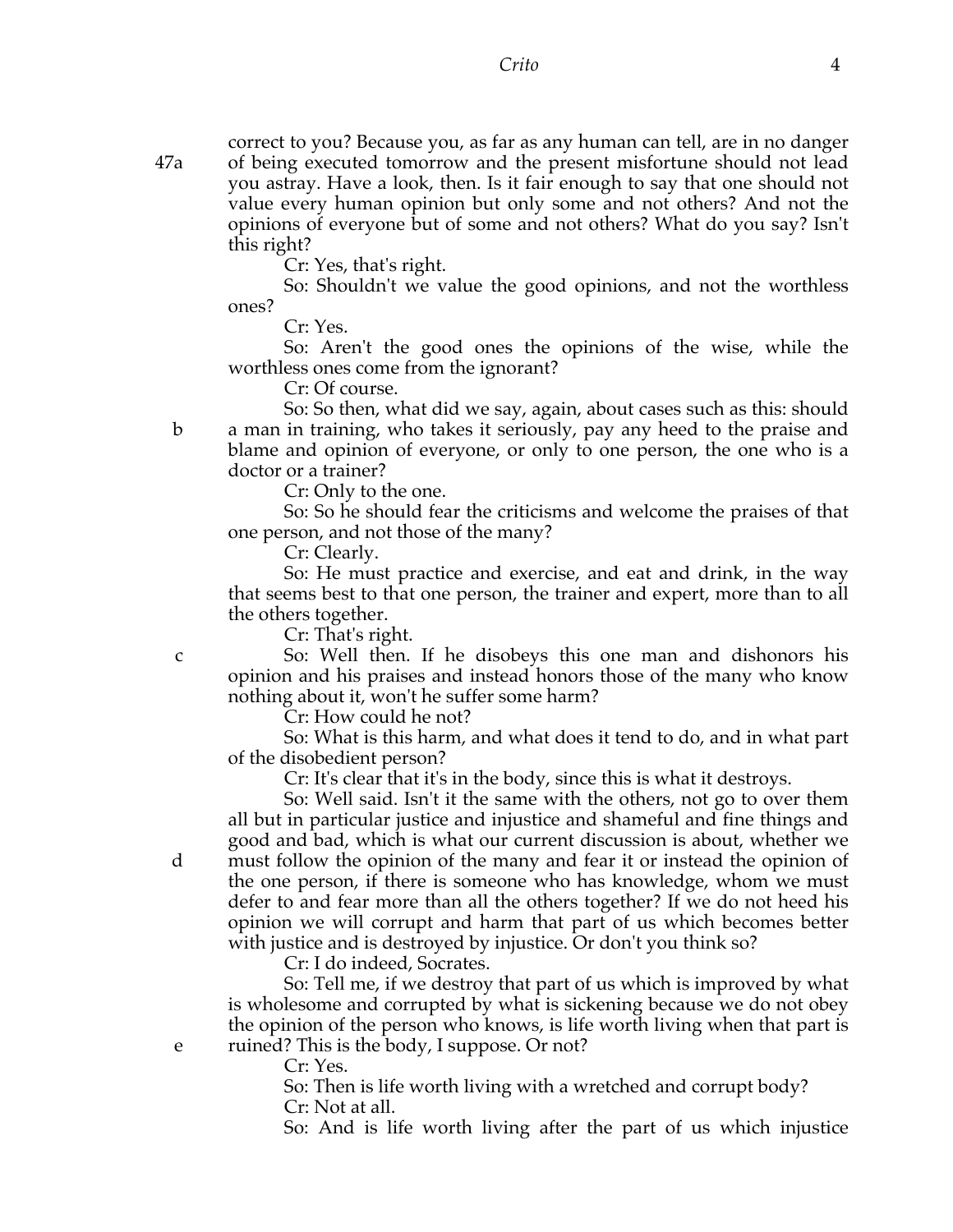injures and justice benefits has been corrupted? Or do you think this is unimportant in comparison with the body, this part of us, whatever it is, that injustice and justice affect?

48a

b

So: But more valuable?

Cr: Much more.

Cr: Not at all.

So: So, best of men, we must not pay much heed to what the many will say to us, but to what the one who knows about just and unjust things will say, to that one person, and to the truth itself. So you were wrong, at the beginning, to bring this up, that we must heed the opinion of the many concerning just things and noble things and good things and their opposites. "But in spite of that," someone might declare, "the many can put us to death."

Cr: That too is obvious, for someone might say so, Socrates. You're right.

So: But, you wonderful fellow, it seems to me that the following statement, too, which we have been over before, still remains the same as it did previously. So examine again whether or not it still holds true for you, that it's not living that should be our priority, but living well.

Cr: Why, of course it's still true.

So: And that this is living well and finely and justly, does that remain true or not?

Cr: It remains true.

So: Therefore, based on what you've agreed, we must examine the following, whether it is just or unjust for me to try to leave here, when I was not acquitted by the Athenians. And if it seems just let's try it, and if not, let's abandon it. As for the points you make about spending money and reputation and the upbringing of children, Crito, I suspect that these are really questions belonging to people who would casually put someone to death and resurrect him, if they could, without any thought—to the members of the multitude.

As for us, since the argument requires it, I suppose we should examine precisely what we just mentioned, whether we will act justly, we who lead as well as we who are led, by giving money and thanks to those who will get me out of here, or whether we will in fact act unjustly by doing all of this. If we think that we're acting unjustly by doing these things, I don't think we should take into consideration whether we will die if we hold our ground and keep our peace, or anything else we will suffer, rather than whether we're acting unjustly.

Cr: I think you put that well, Socrates. See what we should do, then.

So: Let's look together, my good man, and if at any point you have an objection to what I am saying, make it and I will persuade you; if not, you blessed man, finally quit saying the same thing over and over, that I have to get out of here against the will of the Athenians. I think it is most important to act with your consent and not against your will. See, then, that the starting point of the inquiry is laid down to your satisfaction and try to answer the questions in the way you think best.

Cr: I shall certainly try.

So: Do we say that we should never willingly act unjustly, or that

d

e

c

49a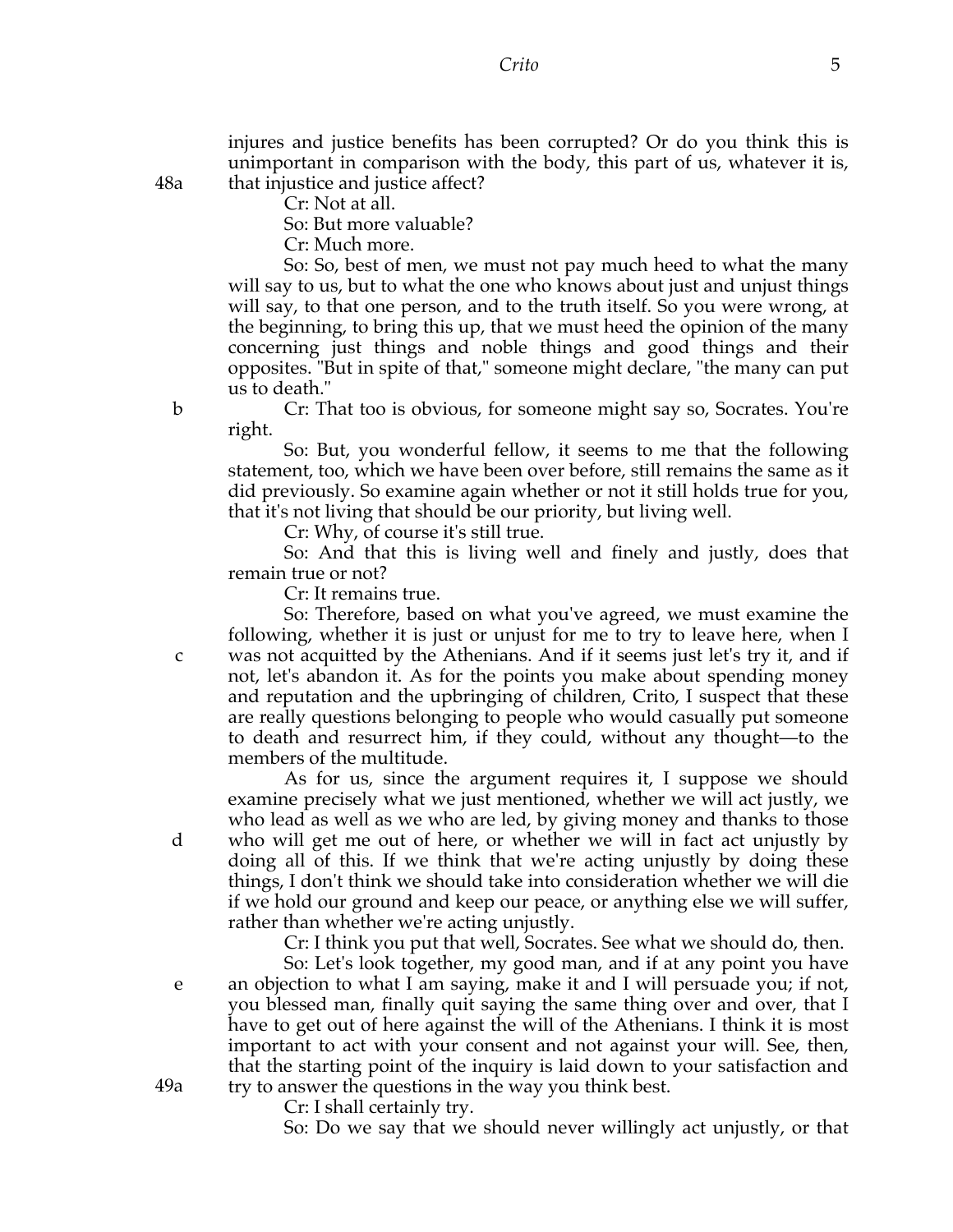we should in some instances and not in others? Or is acting unjustly never good or noble, as we often agreed on previous occasions? Or have all our previous agreements been overturned in these last few days, and did we

b

c

d

e

fail to notice long ago, Crito, that at our age we ourselves are no different from children when we have serious discussions with one another? Or above all isn't it the same as was said to us then? Whether the many agree or not, and whether we must additionally suffer harsher things than these or gentler, nevertheless acting unjustly is evil and shameful in every way for the person who does it. Do we say this or not?

Cr: We do.

So: And so one must never act unjustly.

Cr: By no means.

So: And so one should not repay an injustice with an injustice, as the many think, since one should never act unjustly.

Cr: It appears not.

So: What next? Should one cause harm, Crito, or not?

Cr: Presumably not, Socrates.

So: And then? Is returning a harm for a harm just, as the many say, or not just?

Cr: Not at all.

So: Because harming a man in any way is no different from doing an injustice.

Cr: That's true.

So: One must neither repay an injustice nor cause harm to any man, no matter what one suffers because of him. And see to it, Crito, that in agreeing with this you are not agreeing contrary to what you believe, because I know that few people believe it and would continue to believe it. And there is no common ground between those who hold this and those who don't, but when they see each other's positions they are bound to despise one other. So think carefully about whether you yourself agree and believe it and let us begin thinking from here, that it is never right to act unjustly or to return an injustice or to retaliate when one has suffered some harm by repaying the harm. Do you reject or accept this starting principle? For it still seems good to me now, as it did long ago, but if it looked some other way to you, speak up and educate me. If you're sticking to what we

said before, listen to what comes next.

Cr: I do stick to it, and I accept it. Go ahead.

So: Here in turn is the next point. Or rather, I'll ask you: when someone has made an agreement with someone else, and it is just, must he keep to it or betray it?

Cr: He must keep to it.

So: Observe what follows from this. By leaving here without persuading the city are we doing someone a harm, and those whom we should least of all harm, or not? And are we keeping to the just agreements we made, or not?

Cr: I'm unable to answer what you're asking, Socrates; I don't know.

So: Well, look at it this way. If the laws and the community of the city came to us when we were about to run away from here, or whatever it should be called, and standing over us were to ask, "Tell me, Socrates,

50a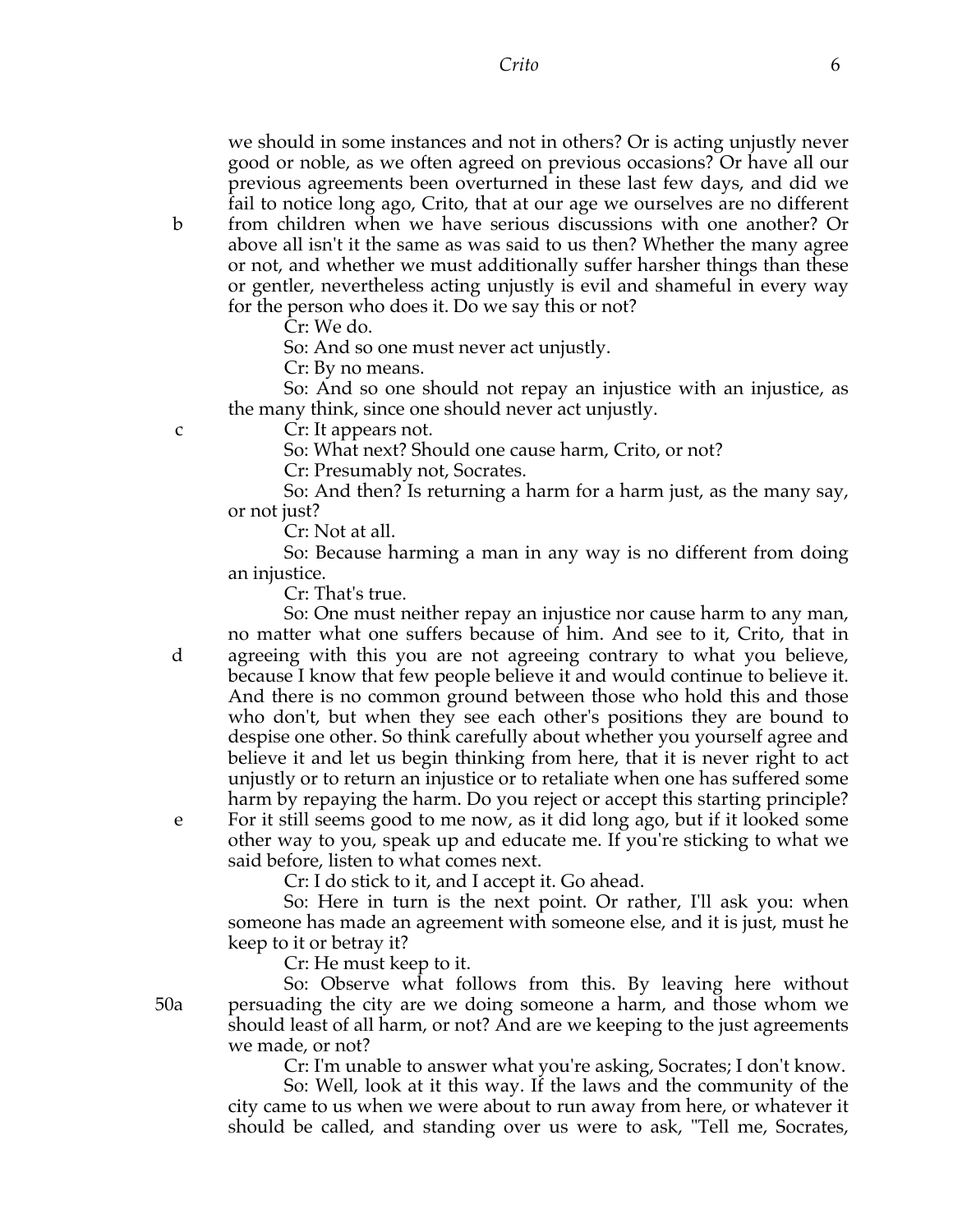what are you intending to do? By attempting this deed, aren't you planning to do nothing other than destroy us, the laws, and the civic community, as much as you can? Or does it seem possible to you that any city where the verdicts reached have no force but are made powerless and corrupted by private citizens could continue to exist and not be in ruins?"

What will we say, Crito, to these questions and others like them? Because there's a lot more a person could say, especially an orator, on behalf of this law we're destroying, which establishes the verdicts that have been decided as sovereign. Or will we say to them "The city treated us unjustly and did not decide the case properly"? Will we say this or something like it?

Cr: By Zeus, that's what we'll say, Socrates.

So: What if the laws then said, "Socrates, did we agree on this, we and you, to honor the decisions that the city makes?" And if we were surprised to hear them say this, perhaps they would say, "Socrates, don't be surprised at what we're saying but answer, since you are used to participating in questioning and answering. Come then, what reason can you give us and the city for trying to destroy us? Did we not, to begin with, give birth to you? And wasn't it through us that your father married your mother and conceived you? So show those of us, the laws concerning marriages, what fault you find that keeps them from being good?" "I find no fault with them," I would say.

"What about the laws concerning the upbringing and education of children, by which you too were raised? Or didn't those of us, the laws established on this matter, give good instructions when they directed your father to educate you in the arts and gymnastics?" "They did," I would say.

"Well, then. Since you have been born and brought up and educated, could you say that you were not our offspring and slave from the beginning, both you and your ancestors? And if this is so, do you suppose that justice between you and us is based on equality, and do you think that whatever we might try to do to you, it is just for you to do these things to us in return? Justice between you and your father, or your master if you happened to have one, was not based on equality, so that you could not do whatever you had suffered in return, neither speak back when crossed nor strike back when struck nor many other such things. Will you be allowed to do this to your homeland and the laws, so that, if we try to destroy you, thinking this to be just, you will then try to destroy us the laws and your homeland in return with as much power as you have and claim that you're acting justly in doing so, the man who truly cares about virtue?

Are you so wise that it has slipped your mind that the homeland is deserving of more honor and reverence and worship than your mother and father and all of your other ancestors? And is held in higher esteem both by the gods and by men of good sense? And that when she is angry you should show her more respect and compliance and obedience than your father, and either convince her or do what she commands, and suffer without complaining if she orders you to suffer something? And that whether it is to be beaten or imprisoned, or to be wounded or killed if she leads you into war, you must do it? And that justice is like this, and that

51a

b

b

c

d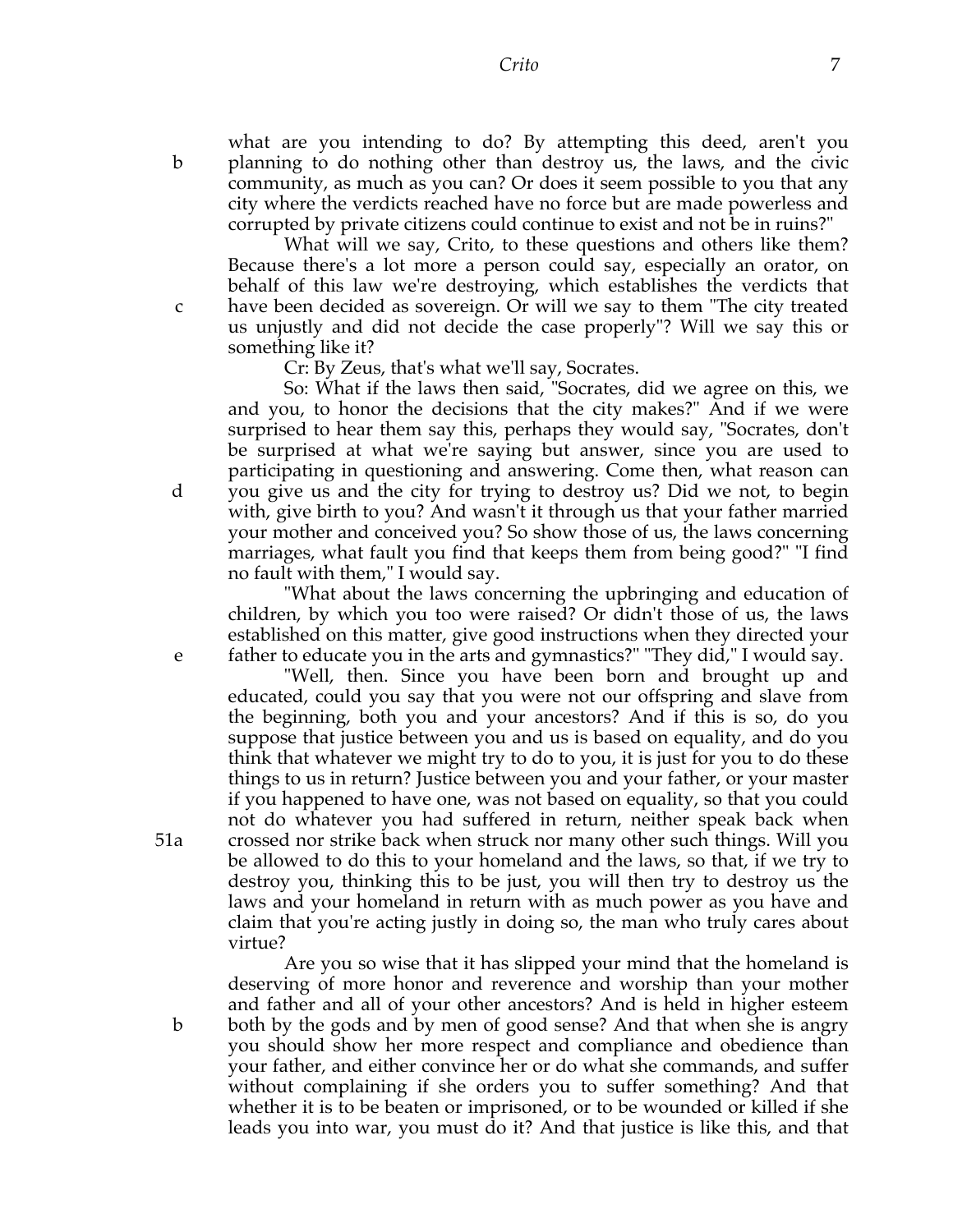#### *Crito* 8

you must not be daunted or withdraw or abandon your position, but at war and in the courts and everywhere you must do what the city and the homeland orders, or convince her by appealing to what is naturally just? And that it is not holy to use force against one's mother or father, and it is so much worse to do so against one's homeland?" What will we say to this, Crito? That the laws speak the truth? Or not?

Cr: It looks so to me.

So: "Consider, then, Socrates" the laws might say, "whether we speak the truth about the following: that it is not just for you to try to do to us what you're now attempting. For we gave birth to you, brought you up, educated you, and gave you and all the other citizens everything we could that's good, and yet even so we pronounce that we have given the power to any Athenian who wishes, when he has been admitted as an adult and sees the affairs of the city and us the laws and is not pleased with us, to take his possessions and leave for wherever he wants. And if any among you wants to live in a colony because we and the city do not satisfy him, or if he wants to go somewhere else and live as a foreigner, none of us laws stands in the way or forbids him from taking his possessions with him and leaving for wherever he wants.

But whoever remains with us, having observed how we decide lawsuits and take care of other civic matters, we claim that this man by his action has now made an agreement with us to do what we command him to do, and we claim that anyone who does not obey is guilty three times over, because he disobeys us who gave birth to him, and who raised him, and because, despite agreeing to be subject to us, he does not obey us or persuade us if we are doing something improper, and although we give him an alternative and don't angrily press him to do what we order but instead we allow either of two possibilities, either to persuade us or to comply, he does neither of these.

We say that you especially will be liable to these charges, Socrates, if indeed you carry out your plans, and you not least of the Athenians but most of all." If, then, I would say, "How do you mean?", perhaps they would scold me justly, saying that I have made this agreement more than other Athenians. They might say, "Socrates, we have great evidence for this, that we and the city satisfy you. For you would never have lived here more than all of the other Athenians unless it seemed particularly good to you, and you never left the city for a festival, except once to Isthmos, but never to anywhere else, except on military duty, nor did you ever make another trip like other Athenians, nor did any urge seize you to get to know a different city or other laws, but we and our city were sufficient for you.

So intently did you choose us and agree to be governed by us that, in particular, because the city was satisfactory to you, you had children in it. Moreover, at your trial you could have proposed exile, if you had wished, and what you're now trying to do to the city without her consent, you could have done then with her consent. At the time, you prided yourself on not being angry if you had to die, and you chose death, you said, in preference to exile. But now you neither feel shame in the face of those words nor have you any respect for us the laws. By trying to destroy

d

e

c

52a

b

c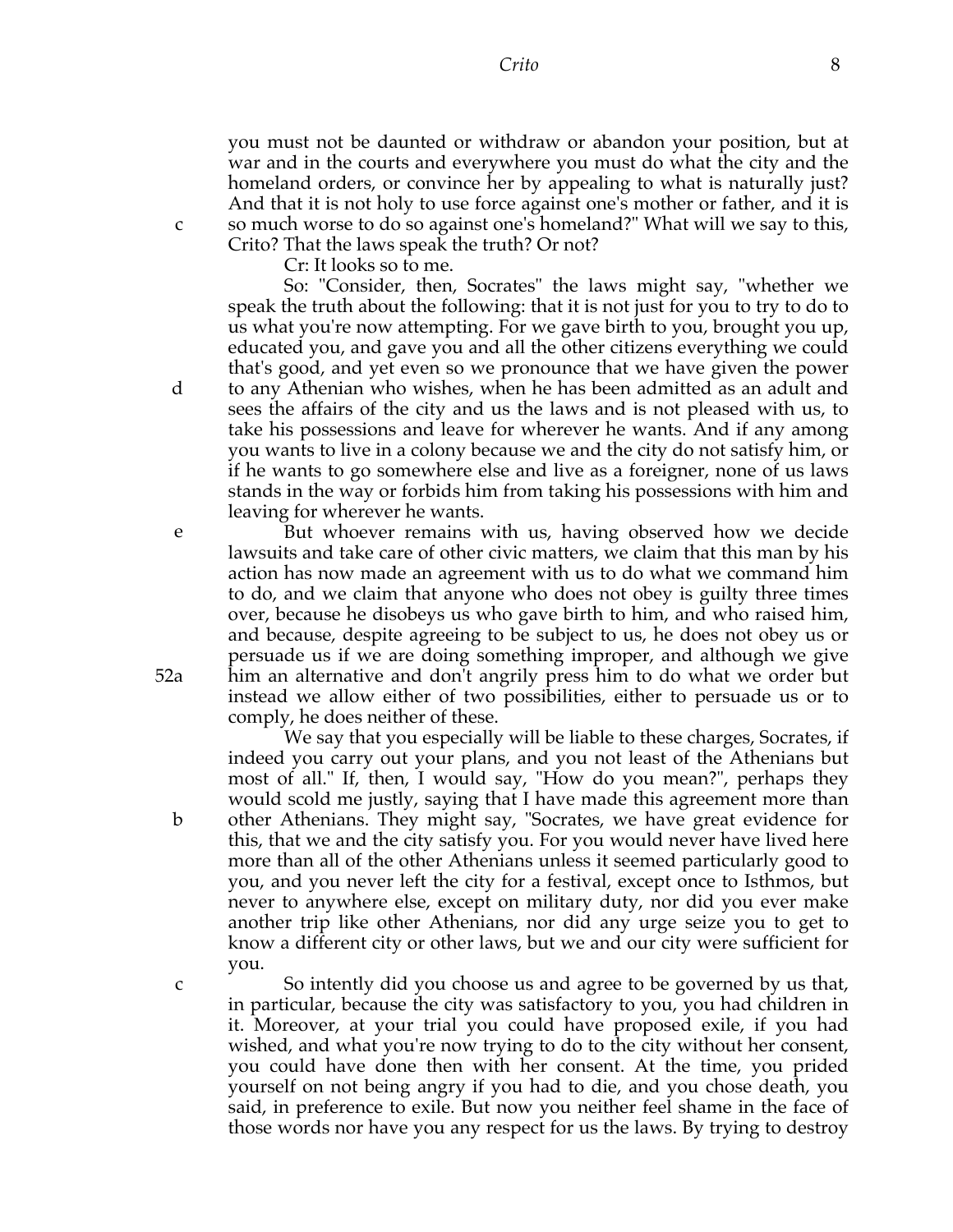d us you are doing what the most despicable slave would do, trying to run away contrary to the contract and the agreement by which you agreed to be governed by us. So answer us first on the particular point of whether or not we speak the truth in claiming that you agreed to be governed by us in deed and not merely in words." What can we say to this, Crito? Mustn't we agree?

Cr: We must, Socrates.

So: "Aren't you", they might say, "going against your contract and agreement with us ourselves, which you were not forced to agree to nor deceived about nor compelled to decide upon in a short time but over seventy years, in which time you could have gone away if we did not satisfy you and these agreements did not appear just to you. You did not prefer Lakedaimonia\* nor Crete, each of which you claim is well-governed, nor any other of the Hellenic cities or the foreign ones, but you left it less than the lame and the blind and the other disabled people. Evidently the city and also we the laws were so much more pleasing to you than to other Athenians, for is a city without laws satisfactory to anyone? Now then, won't you keep to your agreement? You will, if you are convinced by us, at any rate, Socrates; and at least you won't look ridiculous by leaving the city.

"Just think about what good it would do you and your friends if you break it and do wrong in one of these ways. It's pretty clear that your friends will risk exile along with you and disenfranchisement from the city and confiscation of their property. And if you first go to one of the closest cities, to Thebes or to Megara—since both are well-governed—you would be an enemy, Socrates, of those governments, and all those who care about their cities will regard you suspiciously, thinking that you are a destroyer of the laws. And you will confirm the opinion of the judges in thinking that they judged the case correctly, since whoever is a destroyer of the laws would certainly be considered in some way a destroyer of young and foolish men.

"Will you flee, then, from well-governed cities and from the most civilized people? Is it worth it to you to live like this? Will you associate with them, Socrates, and feel no shame when talking with them? What will you say, Socrates—what you said here, that virtue and justice are most valuable for humans and lawfulness and the laws? And you don't think the conduct of this Socrates will appear shameful? One should think so.

"But will you leave these places and go to Crito's friends in Thessaly, since there is plenty of disorder and disobedience there? They might listen with pleasure to you, about how you amusingly ran away from prison wearing some costume or a peasant's vest or something else of the sort that runaways typically dress themselves in, altering your appearance. But still, will no one say that an old man, who probably only has a short time left in his life, was so greedy in his desire to live that he dared to violated the greatest laws? Perhaps not, if you do not annoy anyone. But if you do, Socrates, you will hear many dishonorable things about yourself. You will surely spend your life sucking up to everyone and being a slave. What else will you do but feast in Thessaly, as though you had traveled to Thessaly for dinner? And those speeches, the ones about

53a

e

b

c

d